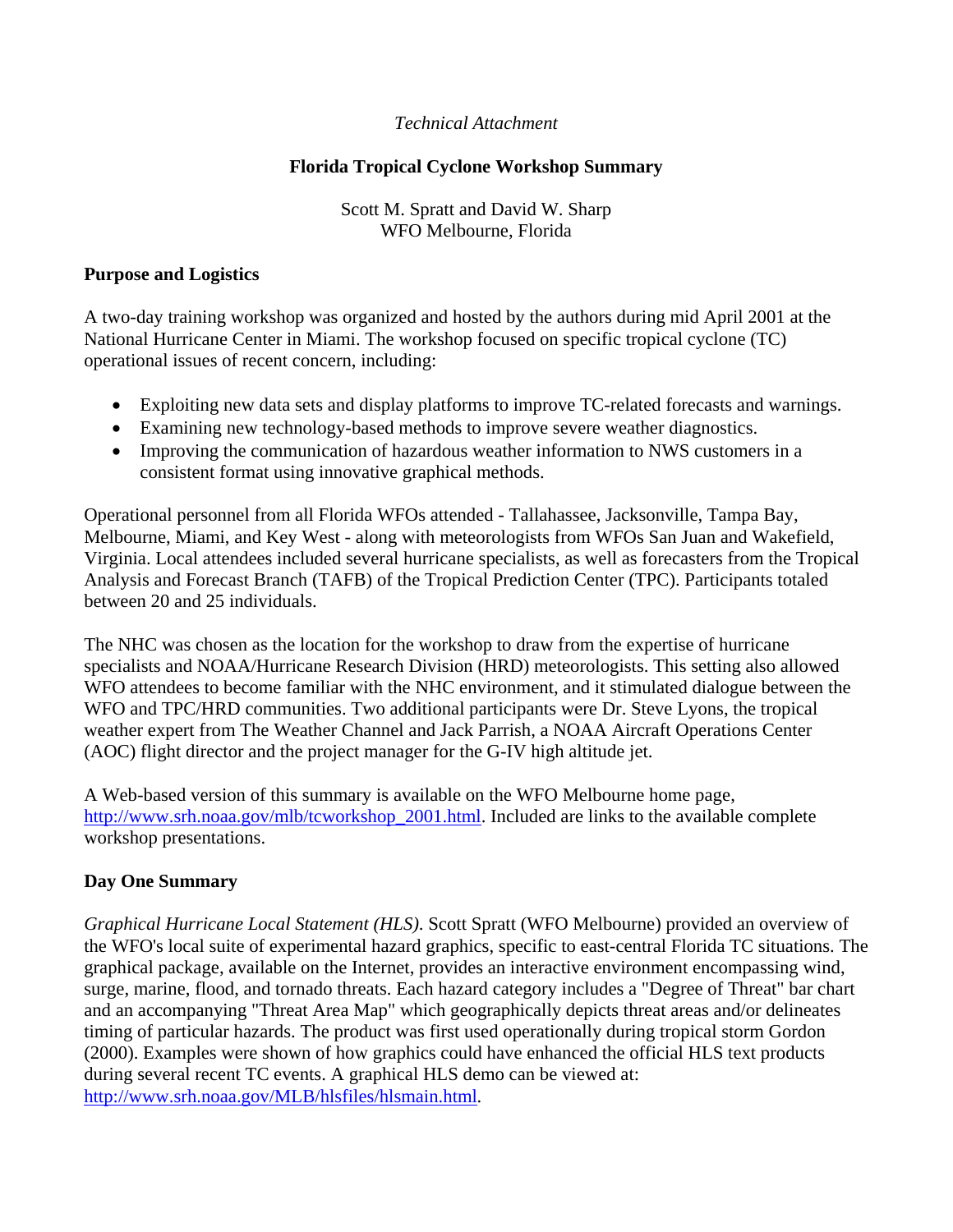*Improving Public Response to TC Flooding*. Jim Lushine (WFO Miami WCM) described his compilation of flood information from past TC events and stratification into various degrees of flood risk. Given the nearly homogenous geography of south Florida, heavy widespread rainfall often produces similar flooding effects from event to event, thus distinct degrees of flooding with respect to structures, roadways and agriculture can be quantified. Historical data also helped quantify average flood durations for both rural and urban areas given certain rainfall accumulations. Local procedures incorporate this information by comparing expected flooding to past events to provide the public with a better appreciation of impact and danger associated with TC flooding. Future plans may involve pairing each level of flooding with Web-based images from past events to help the public visualize the degree of flooding forecast and thus improve public response.

*TWC Graphical Forecasts & Expected Public Response.* Steve Lyons (TWC) discussed the recent expansion of on-air graphics by TWC during tropical cyclones situations, including the use of animations, ocean/coastal/inland impact maps, wave/surge impact maps, and sea surface temperature analyses. In addition to relaying basic hurricane information, the depiction of impacts and simple scientific relationships have been stressed over recent seasons. To produce the expected public response, the graphics must be simple and clear, have a useful purpose, and they must tell a story. The on-air specialist must translate the situational meteorology to meet public needs and thus provide information to allow them to take the necessary actions. Steve stressed that expected *"impact(s)"* to life and property are much more useful to the majority of the general public as compared to quantitative information (e.g., precipitation totals, storm surge heights, or maximum sustained wind speeds).

*Graphical HLS Standardization Project.* Dave Sharp (WFO Melbourne SOO) explained how the WFO has joined with WFO Wakefield to informally evaluate expanded use of threat graphics by WFOs during TC watch/warning situations. WFO Melbourne will use their experience with PC-based graphical product production, together with customer and coastal WFO feedback, to develop and standardize a suite of hazard graphics which could be applicable to all coastal WFOs. Meanwhile, WFO Wakefield will examine graphical product development on AWIPS using the IFPS Graphical Forecast Editor, and the eventual incorporation of the full graphical HLS package. John Billet (WFO Wakefield) explained how his WFO has begun to experiment with AWIPS development applications and he highlighted their future plans for base map and hazard depiction production.

Requirements for peripheral applications will be examined, as well as potential dissemination schemes (e.g., LDAD, FTP, Internet). A final "development and standardization" plan proposal will be submitted to Southern and Eastern Region Headquarters for approval. Final project completion is targeted for the 2002 hurricane season.

*Open Discussion: The Future of WFO Graphical TC Products & AWIPS Requirements*. The above presentations set the stage for a discussion of future graphical product needs. Overall, there was strong agreement graphical hurricane threat products can provide a useful and increasingly necessary supplement to text products. Issues still to be addressed include the need for some threat localization versus full standardization, workload concerns, product composition training requirements (we need to simplify composition as much as possible), adjustment of threat categories to incorporate "coastal threats" (e.g., coastal flooding, beach erosion, storm surge), a means to survey and assess the needs of potential product users, making the product as useful as possible for local media (a primary voice to get the message out). In addition, especially at longer time scales the need exists to imply inherent forecast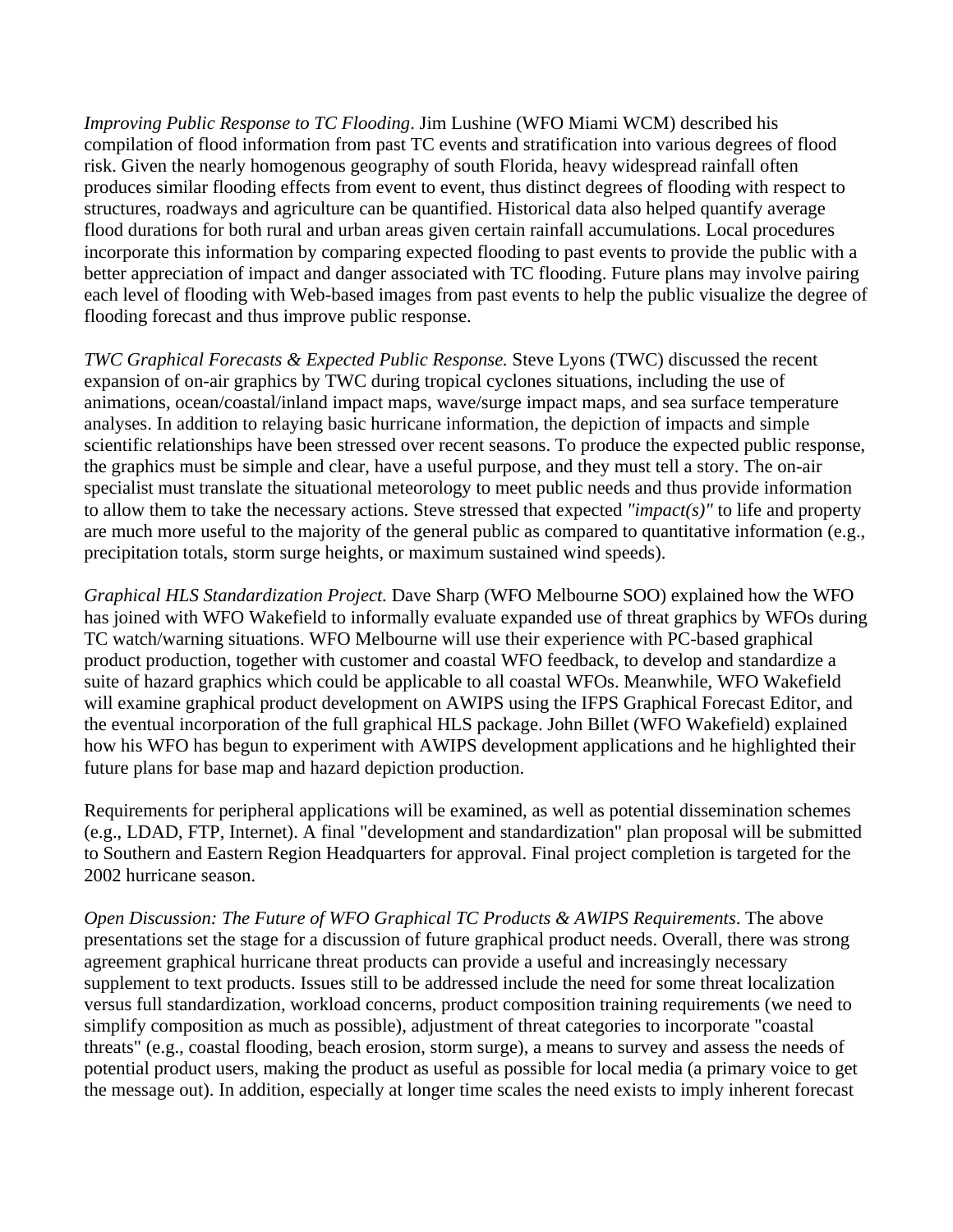uncertainty (related to track, wind radii, etc.), but NHC emphasized that too much detail in graphic products can be misleading at times, implying more forecast skill than may actually exist. .

# **Day Two Summary**

*Emergency Management Display System (EMDS) Demo*. Pablo Santos (WFO Miami SOO) demonstrated a prototype data display system developed by NOAA's Forecast Systems Laboratory. Information from a local AWIPS data base can be fed to area emergency managers through the local LDAD, via the Southern Region server. The data transfer system frequently compares index files on the Webserver and the local PC hard drive, and immediately sends any new files to the PC. The WFO can choose which products to place in the index files (e.g., Miami WSR-88D images). The system currently allows only one-way communication (from local AWIPS to an emergency manager's PC), but testing is underway to allow for possible two-way exchanges. For example, hurricane evacuation information could be sent from the EM to the WFO for incorporation into an HLS. WFO Miami is currently betatesting the system, which is proceeding favorably, although communications have been slow at times due to problems with the regional server. EMDS will likely be expanded to other WFOs in the near future.

*Realtime Multi-platform Hurricane Wind Analysis System.* Mark Powell (HRD) explained the need for accurate hurricane wind radii measurements for both real-time monitoring and post-storm surveys. The HRD system incorporates all available observations over a 4-6 hr period in a storm-relative coordinate system, applies quality control, and extrapolates to a common platform equivalent (maximum 1-min wind at a 10 m height for open terrain). In addition to standard surface observations, data from GPS dropsondes, satellite radiometers/sounder/cloud-drift derived winds, and reconnaissance flights are incorporated. An improvement of surface roughness parameters will be applied this season, specific to each surveyed ASOS, to better reduce winds to the common platform. Compared with the previous wind analysis system (used mainly for post-event modeling), the new system results in a smaller and more realistic radius of maximum wind and provides better asymmetric features. The system has provided analyses to hurricane specialists in near real-time over the past several seasons and it is expected to be incorporated into NCEP operations within two years.

*Realtime WSR-88D Hurricane Wind Analyses - GBVTD.* Colin McAdie (NHC/TDAU) discussed how an algorithm was developed at NCAR to provide an estimate of the horizontal wind from single or multiple radars. The ground-based velocity track display (GBVTD) algorithm uses WSR-88D radial velocity fields to obtain the total horizontal wind and wind maxima (which often are obscured by the WSR-88D radial wind zero isodop). Current configurations use Level-IV radar data, as Level-II data are not yet available operationally. Although the total wind field is retrieved, caution must be used as each analysis is valid for a selected elevation tilt, and therefore increasing altitude with distance. An example of the 0.5 deg tilt from the San Juan radar during hurricane Debby (2000) showed the retrieved wind fields within eyewall convection compared well with reconnaissance observations along the flight track northeast and southeast of the center. Eventual integration into AWIPS is planned, with access to the Level-II base data expected once the Open RPG architecture is fielded.

*Satellite Remote Sensing for Surface Wind Analyses.* Stacey Stewart (NHC hurricane specialist) discussed the strengths of satellite wind sensing technology. The purposes are to provide supplemental information over data-sparse regions to help determine the strength of disturbances and circulations, to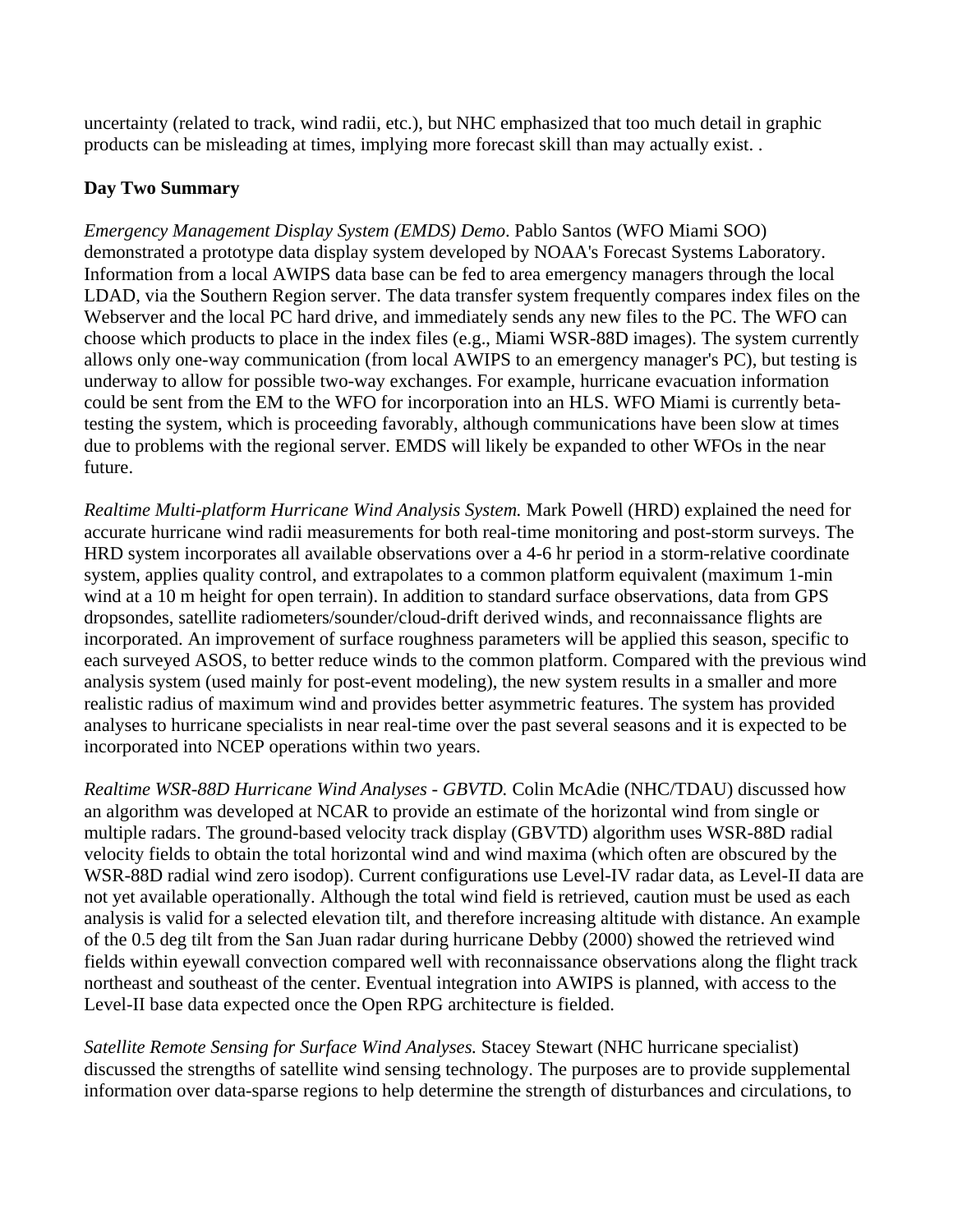improve wind radii analyses, and to improve model initializations. The satellite platforms include "passive" sensors such as DMSP and the Tropical Rainfall Measuring Mission (TRMM), and "active" sensors such as the ERS-2 and QuickSCAT scatterometers. The passive sensors do not provide wind directions, but give estimates of speeds near the 20 m elevation, often with a low speed bias. The active sensors provide wind speed and direction estimates near 10 m, but the direction can be 180 deg out of phase at times. The QuickSCAT scatterometer provides a wider data footprint than the ERS-2, however it suffers from significant rain contamination which results in a limited amount of useful data near the TC center. NHC has used the scatterometers to help define closed circulations at the surface and to ascertain tropical depression and tropical storm 34 kt wind radii. It was also noted the scatterometers often have difficulty with center positioning and can produce erroneous wind speeds near coastlines and in areas of shallow water (the Bahama Banks, for example).

*An Update to the GFDL Model*. Richard Pasch (NHC hurricane specialist) explained the latest changes to the GFDL hurricane model. It was stressed the model requires accurate initializations of TC position, size distribution, strength, and background environmental wind fields. A recent improvement in the model resulted from a new TC vortex relocation scheme, which filters the original model vortex, then inserts a new "target" vortex (specified by NHC and spun-up by a separate model). This season the GFDL will be coupled with the Princeton Ocean Model, which allows the sea surface temperature to evolve throughout a forecast integration. Results have indicated the ocean coupling has a positive influence on the skill of intensity forecasts. The greatest improvement is expected for slow moving TCs, with no improvement likely of the over-intensification bias within strongly sheared environments. Fewer "boguscanes" are expected, however a negative track impact may result for weak TCs. Additionally, a boundary layer upgrade should result in a more realistic surface wind field. Storm structure modifications will also occur, as well as better moisture initialization, which should improve intensity forecasts within the 12-24 hr period and produce a more realistic (smaller) system size. A rerun of year 2000 TCs resulted in a significant track improvement overall (approximately 20%), although not all individual tracks were improved. A summary of the changes can be viewed at: http://sgi76.wwb.noaa.gov:8080/emchurr/gfdl/gfdl.2001.html.

*TRMM-based Rainfall Climatology.* Frank Marks (HRD) began his presentation by reminding everyone that rainfall is a function of rain rate and duration, thus TC size and motion are critical for producing a reasonable precipitation forecast. Orographics and mesoscale-to-synoptic scale forcing can also significantly enhance accumulations. Climatological studies have shown nearly 90% of tropical rainfall is stratiform, consisting of small/weak updrafts. The greatest rainfall totals occur from embedded convection contained within small, intense cores and occurring over brief time periods due to rapid cell motion. TC rainfall events can be thought of as "closed systems" since the widespread nature of the precipitation pattern tends to average out detail compared to diurnal warm season convection.

A climatological TC rainfall data base was initiated in 1998, using data from the TRMM microwave imager. Over 800 "events" were seen by the satellite in 1998 alone, accounting for nearly one in eight orbits "seeing" part of a TC. The data base will continue to be expanded as additional years are added. The data have been divided into four quadrants and 100 10 km wide bands to determine TC rainfall climatologies. The results may eventually be used to develop a forecast model with precipitation swaths over the ocean leading to downstream probabilistic forecasts over land.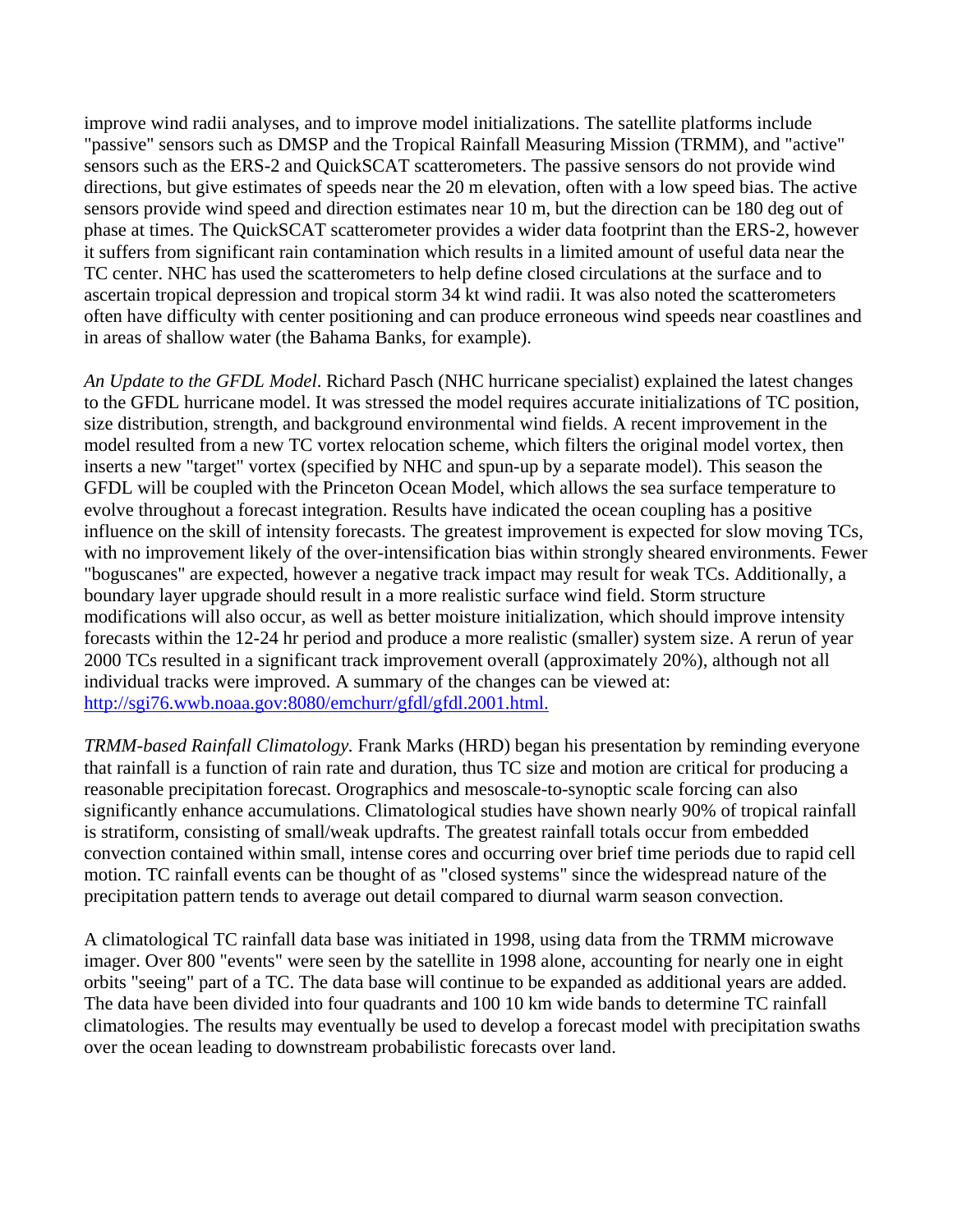*Ensemble TC Track Forecasting*. Sim Aberson (HRD) discussed a simple ensemble scheme using a barotropic hurricane model (VICBAR). The ensemble consists of a series of perturbations encompassing 41 members, twice a day. Verification over recent years show the ensemble spread encompasses the TC best-track nearly 90% of the time for cross-track errors, and nearly 70% of the time for along-track errors, through 120 hours. The ensemble mean performs better than just about all the individual members on average. Some specific ensemble members produce better forecasts more often than the others, suggesting that a weighting factor might be employed. The increasing importance of ensemble forecasts for TC forecasting was discussed.

*Using Real-time SLOSH Model Output.* Brain Jarvinen (TPC Storm Surge Unit) described that SLOSH modeling in the past had normally been run at the time of landfall, primarily to provide estimates for resource and recovery placement to FEMA. During 2000, SLOSH forecasts were made available over the Internet to WFOs near landfall to assist with surge estimates. For 2001, the runs will be made routinely for WFOs, beginning about 12 hr before landfall. The forecasts will be made for "pure" storm surge (i.e., height above normal tide level) and will normally be available 1-1.5 hr after synoptic times. A single value is input to the model for radius of maximum wind and that value is usually not changed through landfall. It was stressed that evacuation decisions should not be based primarily on a single SLOSH run, but instead trends should be assessed and areas of greatest "relative" threat may be determined.

*Improving Wave & Swell Forecasts.* Steve Lyons (TWC) noted the best possible short-term wind forecast must be used to produce a good TC wave/swell forecast (i.e., incorporate all surface observations, satellite wind observations, etc.). Next, incorporate NHC surface wind radii, while remaining cautious of numerical wave forecasts of TC's. It was stressed that the public understands and responds better to the perceived "impact" of breaking waves, erosion, and rip currents, rather than a quantitative expression of the hazard. Swell blockage and/or refraction (around the Bahama Banks, for example) must be accounted for, with wave periods above ~10 sec often causing refraction around obstructions. The right-front quadrant of the TC often produces the greatest waves, mainly due to the largest fetch area. It was also pointed out that wave setup is not related to surge, and beach erosion is maximized when breaking wave heights are the largest and when the wind produces a significant alongshore current.

*Tailoring NHC Wind Guidance for Inland Locations*. Ron Morales (WFO Tampa Bay) offered a premise that a uniform wind reduction (surface roughness) factor could be determined for non-coastal counties not covered by a NHC watch/warning. Ron noted local wind forecasts for inland counties often are over-forecast due to projected large wind radii (especially for areas removed from the over land path). Since a common reduction factor could not be immediately determined, it was suggested this item should be formally introduced at the 2002 NOAA Hurricane Conference. An ongoing HRD study examining wind reductions for inland ASOS sites may be able assist with this effort. An example of a new FSL AWIPS application currently being tested at WFO Tampa Bay was also shown. The IFPS GFE allows creation of detailed graphical depictions, while at the same time creating a numerical data base of forecast grids. Office-to-office coordination will become increasingly important to keep these new products consistent, especially over the marine area during TC situations.

*NHC 5-Day Forecast Plan.* Jack Beven (NHC hurricane specialist) explained that internal (NHC) track and intensity forecasts will be generated out to five days, beginning this season. The need for extended